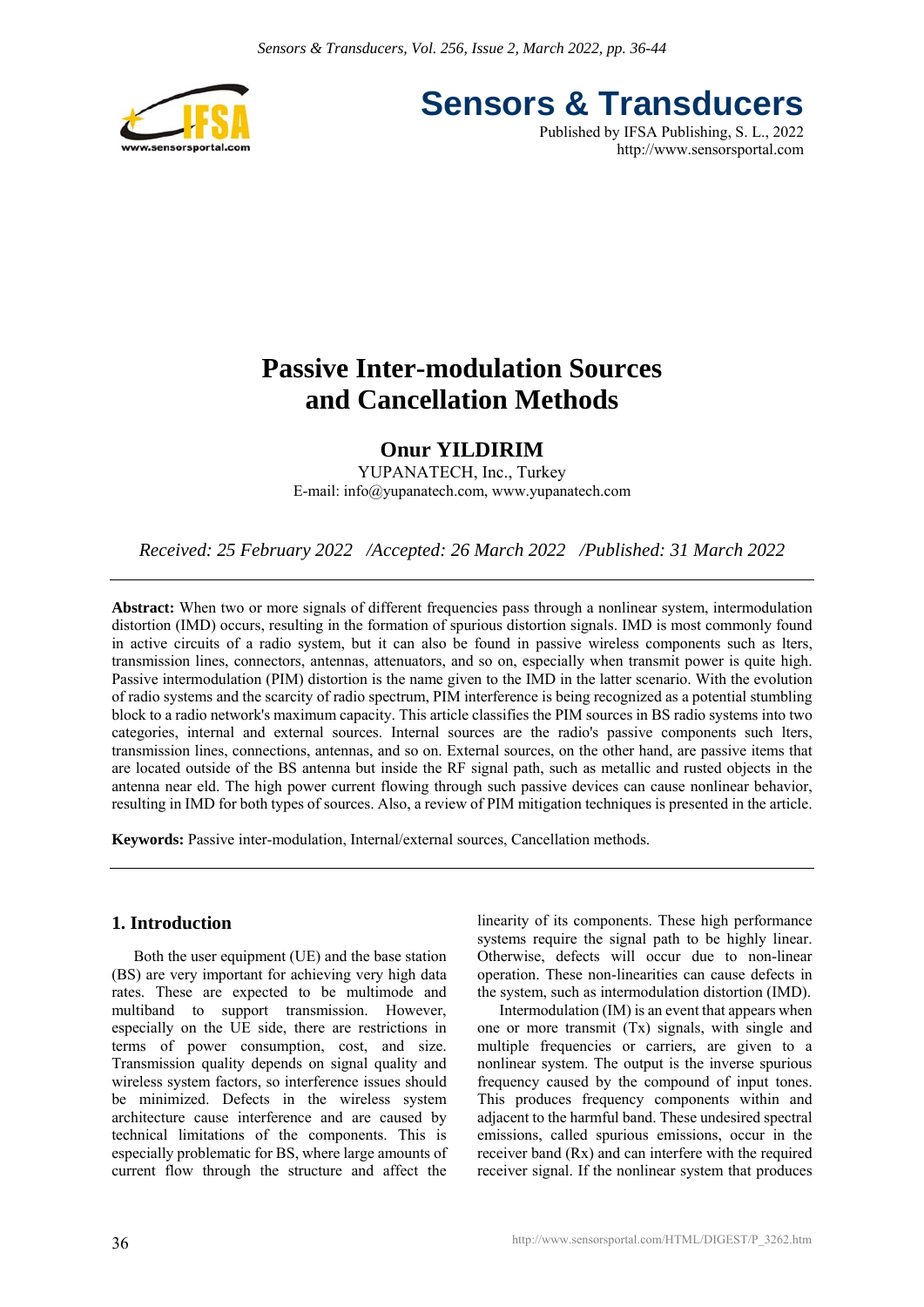these new frequency elements is a passive linear element of high power systems like transmission lines, connectors, interconnects, or just a metal part, this event is called passive intermodulation distortion (PIM).

An optimal behavior is sought in any RF communication system, which translates into components with linear relationships. Due to the presence of modest intrinsic nonlinearities, it is unfortunately inescapable. Nonlinearities like this cause interference, intermodulation, and harmonic distortion. Intermodulation occurs when a sum of frequencies input signal travels through a nonlinear system, resulting in new frequency content. When the fundamental frequencies are mixed, additional frequency components are created that are integer multiples of the input signal's frequencies [1-3].

When the IM frequencies generated by the circuits fall into the receiver bands near the transmitter signals in the RF spectrum, intermodulation becomes an interference concern. The input signal  $V_i$  is made up of two tones with frequency  $f_1$  and  $f_2$ , as well as corresponding amplitudes  $A_1$  and  $A_2$  which can be defined as:

$$
V_i(s) = A_1 \cos(2\pi f_1 t) + A_2 \cos(2\pi f_2 t)
$$
 (1)

The signal is subsequently passed via a non-ideal and thus nonlinear current-voltage (I-V) system, whose transfer function is represented by an nth-order power series with coefficients  $K_1$ ,  $K_2$ ,  $K_3$ , ... The nonlinear system's output signal,  $V_0$ , can be described as follows:

$$
V_0(s) = K_1 V_1 + K_2 V_1^2 + K_3 V_1^3 + \dots
$$
 (2)

The stronger the  $K<sup>th</sup>$  coefficient in the series (2), the more dominating the nonlinear term, i.e., the larger the nonlinear contribution. Additional terms with new frequencies are formed by combining both equations and expanding the series terms using the trigonometric identity and the Binomial theorem [4, 5]. These erroneous frequency components are either harmonics (multiples) of the original signal or the consequence of adding or subtracting the frequencies of the original signal. The IM products, or frequencies that follow the

relationship, are the additions and subtractions of the original frequencies  $f_1$  and  $f_2$ .

$$
f_{IM} = nf_1 \pm mf_2,\tag{3}
$$

where the coefficients n and m are integers. The order of the IM product is determined by adding the absolute values of these coefficients. Despite the fact that some of the higher and lower products may be easily filtered out, odd order IM frequencies are of particular concern because they are often near to the original signals (if the original frequencies in the original signal are close, which is common for multicarrier signals). Fig. 1 shows an example of an output spectrum that shows the entire range of this occurrence in frequency. In general, the proposed approach can be expanded to multiple frequency components; for example, if three frequency components mix in a nonlinear system, the corresponding third-order IM products (IM3) would be  $f_1 \pm f_2 \pm f_3$ .

If the signals are modulated, the bandwidth (Bw) of the IM products formed, not only the center frequency, must be taken into account. The bandwidth of IM products is greater than the bandwidth of the original signals, and it scales with the order of IM. If both input signals are 1 MHz wide, for example, the third-order product will have a bandwidth of 3 MHz, the fifth-order product will have a bandwidth of 5 MHz, and so on [6]. As a result, assuming both original signals have the same bandwidth, the IM product bandwidth can be calculated as the original signal bandwidth multiplied by the IM product order number. The different amplitudes of the IM products are another crucial aspect. If the input power on the signals is low, IM products have modest amplitudes; but, if the input power is large (as in radio systems), the amplitudes will also grow. If the input signal is increased by 1 dB to achieve the necessary output power, the IM3 product amplitude increases by 3 dB, according to the mathematical equations presented in [4, 5, 7]. Finally, IMD is an event defined by the transmitted signals combined in the nonlinear device, such as relative carrier frequencies, bandwidth, and power.



**Fig. 1**. Inter-modulation of Two Carries.

#### **2. Origins of Intermodulation Distortion**

PIM has long been recognized as a potential source of interference in radio communications systems, with the first investigations reaching back to 1989-90 [5, 8]. However, because to the rising saturation of the frequency spectrum and the adoption of wideband multicarrier communications, the PIM problem has resurfaced in recent years. PIM distortion can be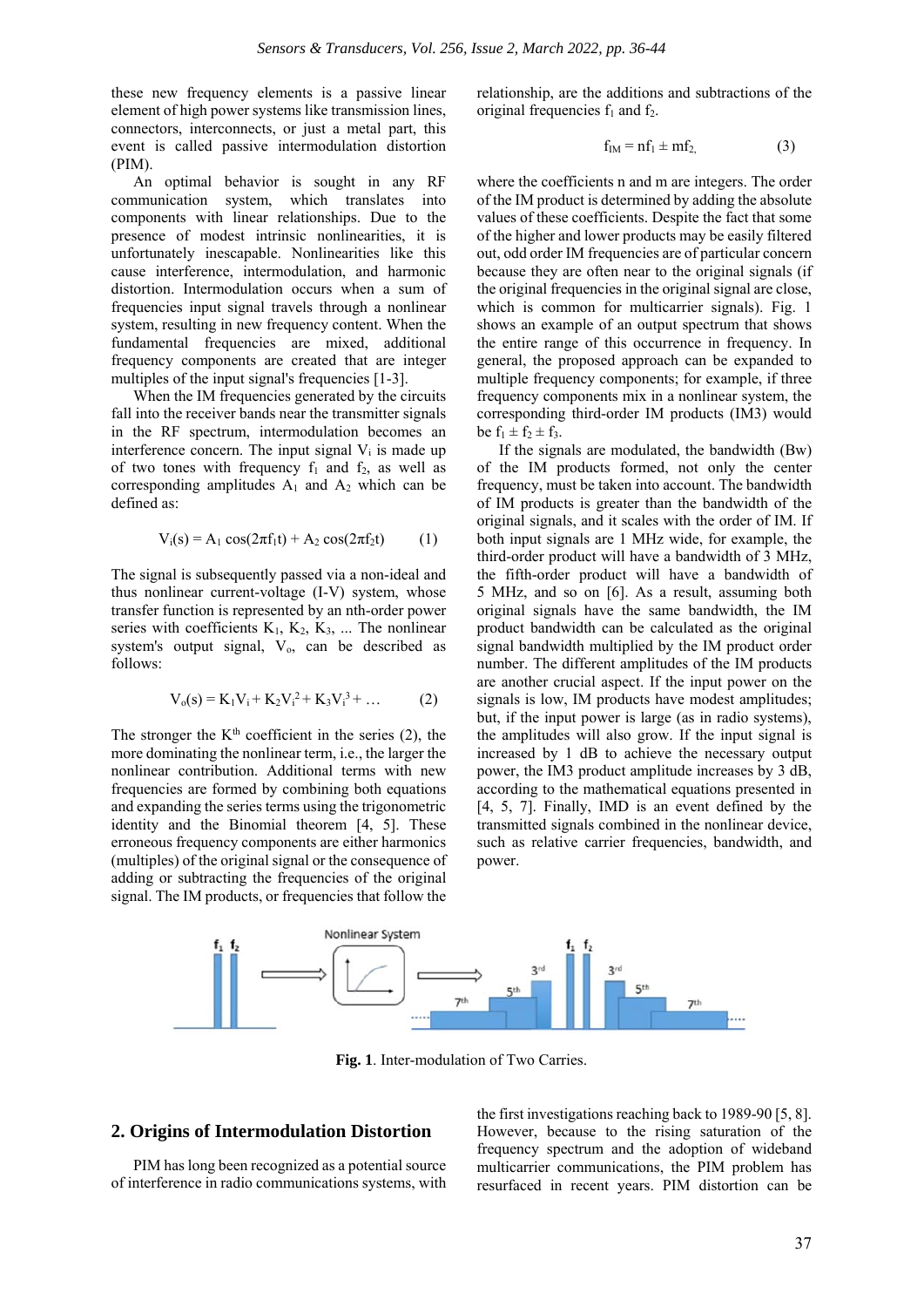divided into three types: design PIM, assembly PIM, and rusty bolt PIM, according to [9]. This classification is based on several nonlinear trigger mechanisms that cause PIM interference, which necessitates a distinct solution. Design PIM refers to the decisions made by designers while selecting layout members, or picking components based on size, power, rejection, and PIM performance trade-offs. Based on the quality (materials, robustness, stability, interface) of the components and surrounding environment, assembly PIM indicates the interference caused by the degradation of the installed system over time. Rusty bolt PIM is linked to downlink frequency reflections towards the uplink in metallic objects in the beam's propagation path (rusty fence, barn, etc.). Any interference signal that can couple into the radio receiver and has a substantial strength difference from the desired received signal might cause receiver desensitization.

It's helpful to divide PIM sources into two categories: internal and external. PIM sources such as coaxial cables, connectors, waveguides, antennas, filters, and other internal PIM sources [5, 6, 8]. External PIM points out sources outside of the antenna that re-radiate the detrimental spurious emission towards the Rx, such as support structures, towers and masts, wire fences, and surrounding metallic objects.

#### **2.1. Internal PIM Sources**

PIM is caused by several physical mechanisms, including electron tunneling and thin dielectric layers between metallic contacts, micro discharge between microcracks and across voids (multipactor discharge), nonlinearities associated with dirt and metal particles on metal surfaces, high current densities, nonlinear resistivity of materials used, nonlinear hysteresis (memory effects) due to ferromagnetic and ferrimagnetic materials, and electro-thermal (ET) cohesion

Until recently, contact mechanisms in RF components were thought to be the primary source of internal PIM in radio system elements such as filters, antennas, and connectors [1, 10-12]. ET research, on the other hand, surfaced and was recognized as another significant contributor to PIM production in internal sources. Dirt particles and corrosion (contamination) are still a significant source of PIM, and they are a concern that must be addressed in radio systems. The description of the triggers will center on contact mechanisms and ET because the physics of contact mechanisms explains why corrosion can also generate PIM.

#### **2.1.1. Contact Nonlinearities**

The nonlinearities in metal contacts, as previously indicated, are one of the key mechanisms responsible for PIMP formation. The metal-insulator-metal (MIM) and metal-metal (MM) scenarios are two types of physical contact that can occur. Each of these physical structures, MIM and MM contacts, has numerous nonlinear mechanisms of its own. Electron tunneling, thermionic emission, and corona discharge are all more likely in MIM structures. Due to variations in metal work functions and nonlinear contact resistances caused by thermal processes such as expansion and thermal fluctuation, MM structures can form diodelike junctions [1]. These two contact types can occur in a variety of ways, especially as they are influenced by terrain and pressure on both ends of the contact.

In general, achieving a completely smooth surface on the termination of radio components during the fabrication process is unachievable. When two radio components are coupled, both contact surface topographies have multiple peaks in random positions and a native oxide or sulfide layer covering them on a microscopic level. The thickness of this layer varies depending on the metals used, but it is often in the nanometer range. As a result, contacting two similar surfaces is similar to contacting needles of varying lengths. Based on these findings, one might deduce that the "actual" contact area is only a fraction of the macroscopic contact area, and that it only occurs in peaks making contact. Similarly, MM scenarios only arise at microasperities where the mechanical pressure was significant enough to induce the connection of the peaks due to surface defects. When the mechanical pressure is inadequate to pierce through the thin dielectric layer covering the metal's surface, the comparable MIM condition arises [1]. As a result of the topology of the surface, a contact can be viewed as a combination of both forms of structure. However, as pressure rises, mechanical deformation rises, increasing the size of the "actual" area by pushing more microasperities connections, allowing researchers to evaluate whether MM happens more frequently. Different models exist to characterize the nonlinearities that appear based on the parameters that define the type of structure, such as deterioration, metals used, and cleanliness. The physical situation described above, in which the current is confined to flow via the microasperities, is depicted in Fig. 2. The presence of a thin dielectric layer between the microasperities or the emergence of corrosion in the empty zone determines whether the scenario is MM or MIM. The number of MM and MIM scenarios, however, is dependent on the amount of pressure exerted. The PIM distortion formed at a junction can come from a variety of sources, including MIM and MM, but some contributions are more significant [1]. Because the applied pressure connecting two radio components can decrease in most radio systems, MIM regions are extremely likely to be the main source of IMD, especially since a large number of contacting zones can emerge.

In conclusion, PIM interference can be caused by ferromagnetic materials and dirtiness in contacts. These mechanisms can be found throughout the RF network, including transmission lines, resonant structures, and antennas, in addition to contacts and junctions. Physical conditions incorporated in radio system components, on the other hand, generate PIM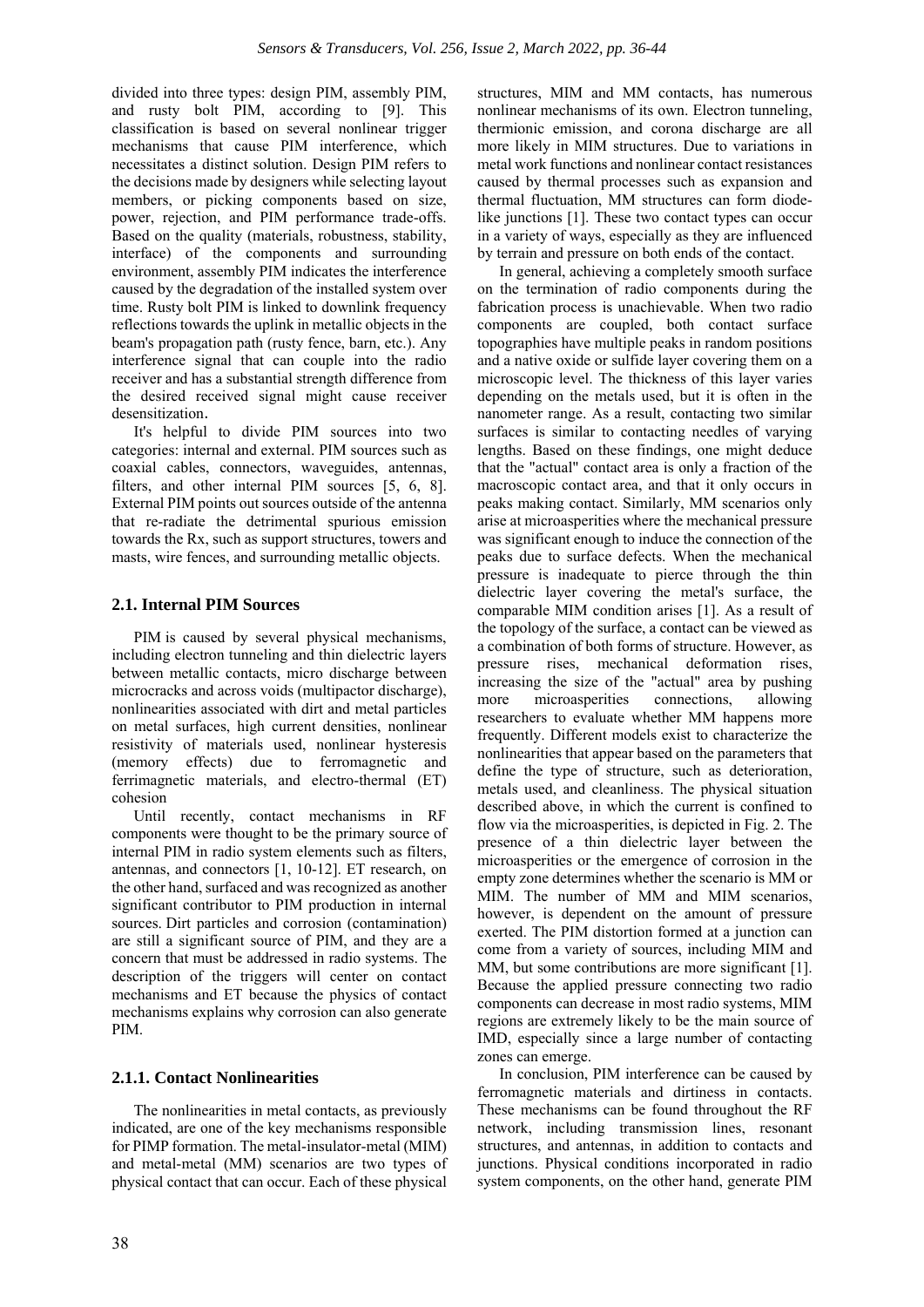signals that can be accumulated across the system. In high-power BS radio systems, where the downlink signals that contribute to PIM formation are extremely powerful, these interferences become increasingly noticeable.



**Fig. 2.** Constriction of current in the connection between microasperities.

#### **2.1.2. Electro-Thermal PIM Sources**

High-power transmit signals might cause electrothermal effects, which can lead to PIM. When modulated RF signals travel, the continual change in both the thermal and electrical domains causes time variant nonlinear conductivity, which is responsible for PIMP formation [1]. PIM generation due to ET conductivity is also one of the key contributions to exacerbating the problem in internal sources, as previously indicated, and its physics are explored in the following subsections. Electro-thermal effects caused by high-power transmit signals can also cause PIM. When modulated RF signals travel, the continual change in both the thermal and electrical domains causes time variant nonlinear conductivity, which is responsible for PIMP formation [1]. PIM production as a result of ET conductivity is also a major factor in exacerbating the problem in internal sources.

#### **2.1.3. Distributed PIM Sources**

In current radio systems, passive nonlinearities are divided into two types: lumped, in which PIM is generated by a single major source, often metal-tometal contacts, and distributed, in which the sources are dispersed across the infrastructure. In current base stations, weak passive nonlinearities due to ET effects that operate like PIM sources are disseminated throughout the system, similar to the MIM situation. According to [1], the temperature's influence on conductivity causes significant electrical distortion in microwave elements. As a result of the electro-thermal phenomena, distributed PIM distortion is commonly described as a nonlinear transmission line (NTL). This model can be used to describe PIM production in passive components such as coaxial cables and microstrips due to ET conductivity. In a radio system, these elements, along with contact terminations (lumped components), play a critical role in generating PIM. The PIM distortion in the NTL model is caused by singular elements of a nonlinear transmission line. The total of nth order PIM outage power owing to ET effects is the sum of all the impacts reproduced by the cells. The reader is directed to [1] for a thorough explanation of how PIM is formed in each tiny element. To recapitulate, a nonlinear electric field (E) of IM products is generated in a line component by the nonlinear current (J) generated by variable heat dissipation (Q). The PIM signal is the sum of the electric fields that have accumulated down the line as a result of several components. In essence, each line element is a nonlinear generator whose signal power is proportional to its impedance (varies throughout the line). It's worth noting that each point generates two electric fields, one forward and one reverse. However, the latter is minimal due to destructive interference after line length  $z = 4$ . PIM can, however, flow backwards by reflecting the forward PIM signal at the line's termination. An illustration of PIM creation from the NTL model is shown in Fig. 3. In conclusion, it is possible that the many resistive parts through which the current travels contribute to PIM distortion due to ET conductivity.



**Fig. 3.** PIM's signal strength sequential increase due to the generated fields in nonlinear consecutive points in the transmission lines.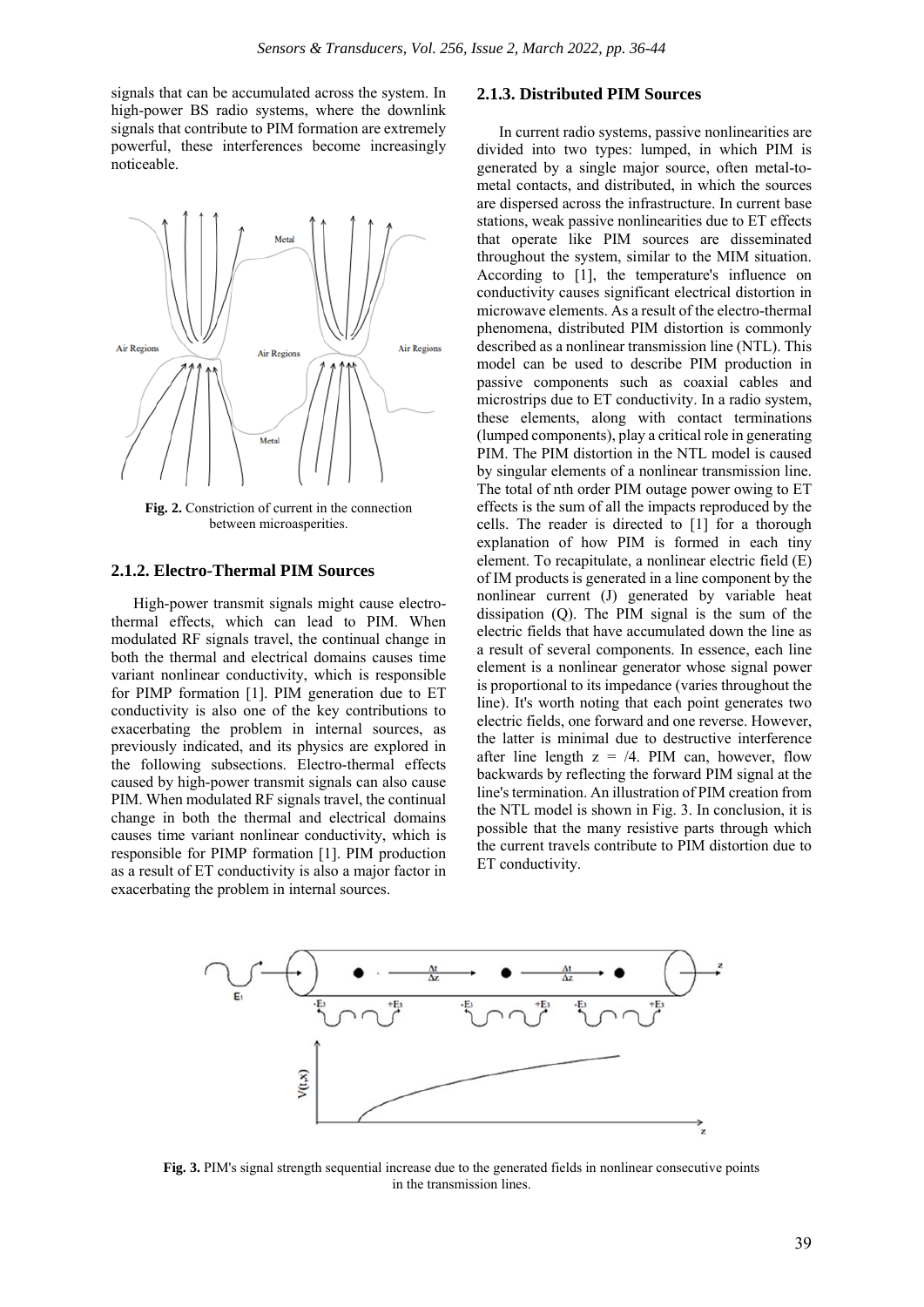#### **2.2. External PIM Sources**

The focus of the discussion thus far has been on nonlinear triggers of internal PIM sources; nevertheless, the PIM problem extends beyond the radio system's internal components. External sources of PIM can sometimes be unpredictable and unmanageable. In either situation, indoor or outdoor, resolving site interference concerns reveals the challenges related with PIM from external sources. The author of [13] conducted a study on the challenges that a site faces. It was established that non-linear objects in the RF path, such as sheet metal vents, metal flashing, ceiling tile frames, street lamps, and so on, might generate IM products and re-radiate them into the system. The "Rusty Bolt" effect is a frequent name for this effect. As a result, antenna position and orientation are critical for removing external sources from the system's RF path. The way energy couples with the nonlinear item and how it is received back into the Rx is also affected by antenna polarization. Varying antenna linear polarization (+45 and 45, respectively) leads to different degrees of third order IM products created externally by stacking metal sheets, as illustrated also in [13]. Tx and Rx functions are combined into one antenna in a conventional FDD radio system, while various antennas and bands perform simultaneously in a co-site scenario where multiple radios from the same or separate operators are installed. Intermodulation distortion of signals is a serious challenge in site integration. Internal causes like as contact nonlinearities (described and quoted in 2.1.1), material nonlinearities, and electro-thermal nonlinearities [1, 5, 10] are commonly blamed for PIM interference in antennas. PIM can, however, be generated externally (outside the base stations), in simple metallic components, as discussed in Section 2.2. PIM products can be generated or reflected by simple objects in the RF path, such as rusted junctions or metal structures, and are captured by the antenna as noise [5]. Tx and Rx functions are combined into one antenna in a conventional FDD radio system, while various antennas and bands perform simultaneously in a co-site scenario where multiple radios from the same or separate operators are installed.

#### **2.2.1. External Sources as PIM Antennas**

The physics behind IM produced products of reflections in metallic objects, which is based on the TDPO technique, was described in the previous subsections. It works by inducing a nonlinear current that radiates an electric field with the frequency of the IM products back to the BS antenna, which can then couple with the receiver chain. In fact, the TDPO method may be used to determine the scattered EM fields of dielectric substances and huge reflector antennas. However, when a reflector antenna, such as a parabolic reflector, is illuminated by high-power microwave radiation, the principal cause of false

signal radiation is electron tunneling in the MIM junctions, which is known as the "Rusty Bolt" phenomenon. Nonlinear currents originating from two or more transmitters are induced in the reflector surface and flow through the object in this situation. MM or MIM junctions are formed when the local current encounters connectors, slits, or cracks during this process. Across tunneling events and corona discharge of the two or more currents running through the junction, nonlinear I-V characteristics emerge, which generate and radiate IM products. The produced IM products are subsequently radiated back at the transmitting antenna, where they may interfere with Rx bands. External sources can be seen as PIM antennas based on this research.

The physics of PIM from internal sources, specifically MIM sjunctions, are the key contributors to radiate PIM towards the Tx antenna, even when the sources are beyond the antenna, e.g., are external to the radio. It is defined by its parameters, just like any other antenna, but these cannot be measured. The strength of the current induced and how it flows in the surface determine the radiation pattern, polarization, directivity, and gain. Furthermore, many MIM junctions and reflections from a single external source might contribute to the radiation of IM products. Dielectric coating and incoming wave polarization are two unpredictable elements that can alter this generation. As a result, it's reasonable to predict that different PIM antennas should be expected based on the external source met by the broadcast tones.

#### **3. Passive Intermodulation Distortion in Radio Systems**

PIM is a type of radio interference that has the potential to reduce the efficiency of a cell site, consequently influencing the performance of a radio network directly. Furthermore, the problem of PIM interference is aggravated by the cohabitation of numerous communication systems in the same areas, and it is becoming more of a concern as network complexity and deployments rise. As a result, it is a problem with a growing influence on networks. Intermodulation concerns are exacerbated in broadband radio systems where bandwidth is expanded to obtain higher data rates, especially when CA is used, because PIM interference is a problem in the RF spectrum. However, active narrowband systems such as GSM are susceptible to PIM interference. Because of the nonlinear generating techniques,passive intermodulation is frequently seen as an installation issue, most commonly seen in highpower cell sites. However, this is only a surface consideration,as interference issues are frequently caused by a saturated RF spectrum. PIM has become a volatile concern as a result of the constant updating and expansion of network systems, and its effects on RF systems will continue to worsen. This is especially true in 5G, where the seamless integration of several base station technologies is becoming more common.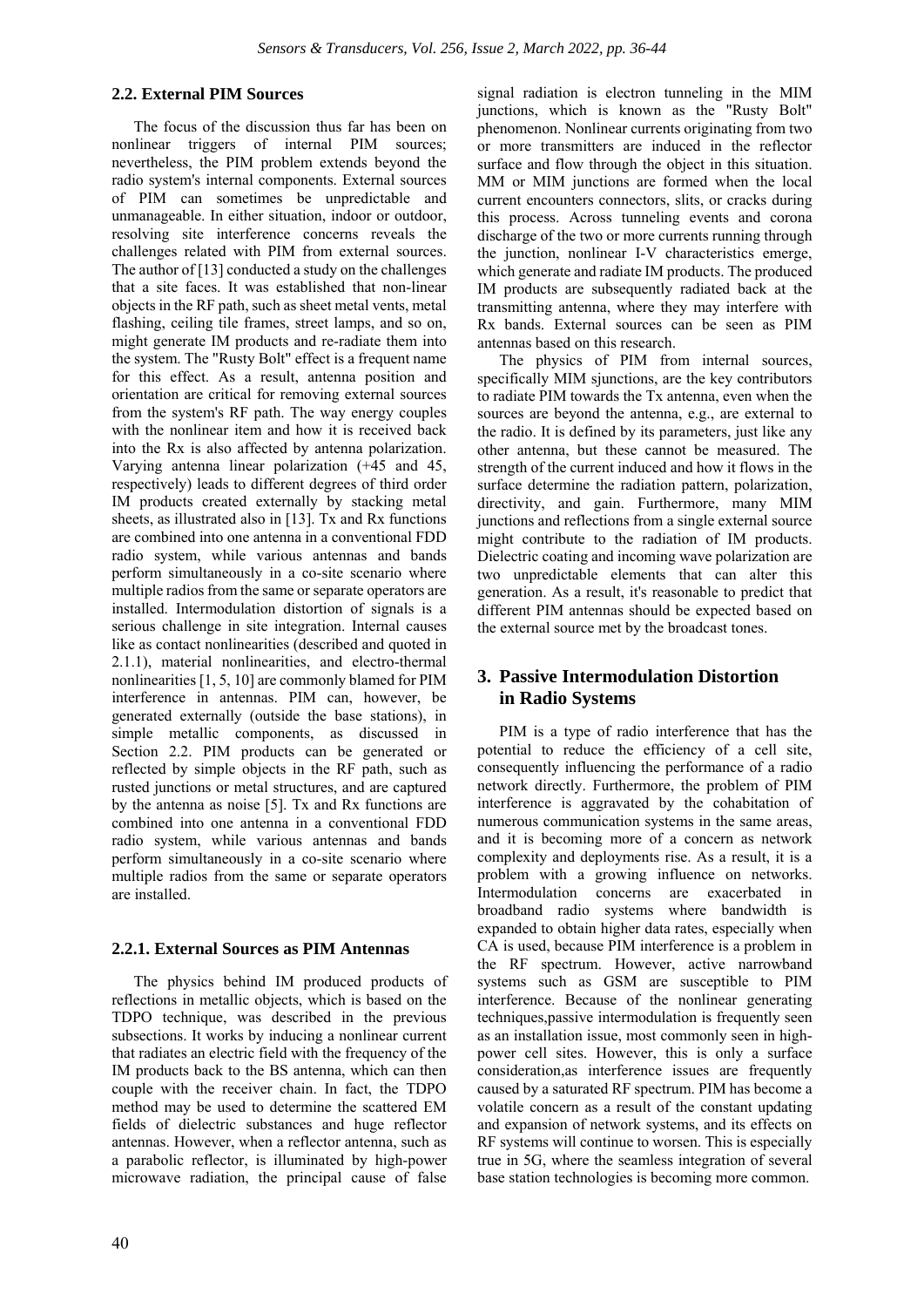#### **3.1. Passive Intermodulation in Broadband Radio Systems**

Most literature describe and analyze PIM based on two unmodulated carrier signals. As it is explained in Section 2.1, in this case, the resulting PIM products are also narrow carriers spurs. However, in broadband radio systems like UMTS and LTE, the signal is modulated over a wider bandwidth and can be transmitted through several bands of the RF frequency, especially with the employment of features like CA. Furthermore, the combined modulated signals can be both narrowband and broadband at the same time. Hence, consider a general non-contiguous dual-carrier CA FDD transceiver whose Tx signal is represented as

$$
x[n] = x_1 e^{jf1} + x_2 e^{jf2}
$$
 (4)

This signal is made up of two component carriers (CCs), denoted by  $x_1$  and  $x_2$  and respective frequencies f1 and  $f_2$  ( $f_1 < f_2$ ). Mixing occurs and IM components appear when this non-contiguous Tx signal travels via a nonlinear passive source.

Consider an FDD system in which signals are broadcast from several bands. Consider two channels, B2 and B21 that transmit from band 2 and band 21, respectively. The transmitting carrier has a center frequency of 1940 MHz and a bandwidth of 10 MHz, while the band 2 DL runs from 1930 to 1990 MHz.

The transmitting carrier has a central frequency of 2130 MHz and a bandwidth of 10 MHz, while the band 21 DL runs from 2110 MHz to 2155 MHz. PIM products are created during transmission due to a nonlinearity on a passive device. Consequently, because they are focused around 1750 MHz, one of the created spurious 3rd order and fifth order IM products will overlap with the B21 receiver spectrum, which spans 1710 MHz to 1765 MHz. Furthermore, because the B2 carrier's bandwidth extension is big enough to fall within this Rx band, the OOB  $5<sup>th</sup>$  order product overlaps with B15 UL. Even if the false emission is more detrimental, both possibilities lead to a potential danger of interference. The preceding situation is depicted in Fig. 4.

Spectral regrowth is typical in active broadband base stations, where the carriers merged at the source are from multiple frequency bands. The scenario is known as cross-band PIM when the CCs engaged in PIM generation are from multiple bands, as in the example above. In the same way, if all of the carriers are from the same band, the scenario is known as inband PIM. The refarming of RF spectrum, such as new DL bands and interband CA, as well as the increasing complexity of the BS, are exacerbating cross-band PIM. Furthermore, because the number of external sources in which the carriers can mix is rising, crossband PIM is a contemporaneous scenario in modern radio systems. Fig. 5 illustrates this scenario.



**Fig. 4.** Spectral regrowth given the spurious and OOB emission due to IM of carriers from B2 and B21 that can lead to interference in B15 and B21s.



**Fig. 5.** Cross-PIM scenario involving three radio units, RU1, RU2 and RU3 and an external source close to the BS.

#### **4. Passive Intermodulation Mitigation Techniques**

PIM-generated spurious signals interfering in the Rx bands are generally quite unpredictable. The spurious signals are based on the site's environment, RF infrastructure characteristics, external and internal sources, as well as configured bands and used frequency channel, as previously explained. The nonlinear features of the PIM producing source usually determine the strength of interfering signals. Furthermore, there is the uncontrollable factor of dielectric coating in external sources. As a result, dealing with any PIM interference becomes a difficult task. When considering continual radio system enhancements, such as higher performing services,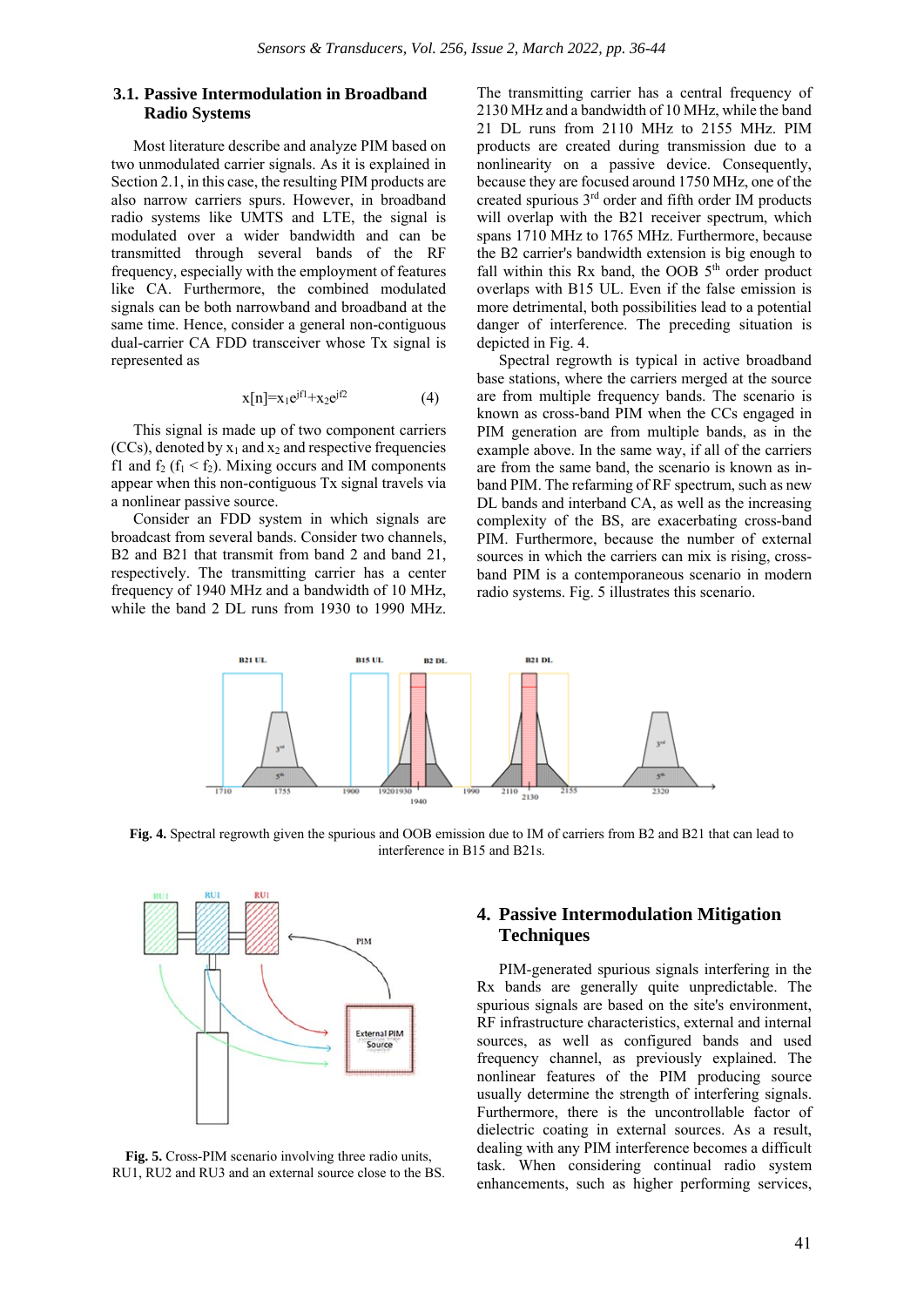smaller cells, and radio configuration in the RF route, the complexity of PIM mitigation becomes even more. Nonetheless, PIM interference has been addressed in the past using a variety of mitigation approaches, which are briefly discussed below.

Physical techniques and radio integrated techniques are the two primary kinds of PIM mitigation techniques. Physical mitigation techniques are processes or changes to RF equipment, infrastructure, and the surrounding environment that can be used to correct or minimize the level of PIM interference. These processes are frequently particular countermeasures to the previously described generation mechanisms, and thus necessitate a thorough grasp of the physics involved. To prevent PIM interference, digital mitigation mechanisms are included into the signal's path and use digital signal processing techniques.

#### **4.1. Physical Mitigation of Passive Intermodulation Interference**

Because PIM sources can be internal or external, this section should be divided into two subsections to account for the physical activities taken to minimize both sorts of sources.

#### **4.1.1. Guidelines for Mitigation of Internal Sources**

Counteracting the effects indicated in Section 2.1 is required to mitigate internal sources of PIM in radio systems. For the past two decades, the following guidelines have generally been followed:

• Minimize metallic contacts and connectors, ensuring that loose contacts and rotating joints are avoided;

• Keep thermal variations in the components of the radio system to a minimum;

• Keep current densities low in the conduction paths by using larger conductors or having bigger contact areas, e.g., MM contact;

• Minimize metallic contacts and connectors, avoiding loose contacts and rotating joints;

• Keep thermal variations in radio system components to a minimum;

• Keep all joints clean and tight, preferably made or coated with materials less prone to oxidation; Although no system is fully free of PIM, careful planning, quality craftsmanship, and a high degree of system maintenance are all necessary to significantly reduce its level [4, 5].

Since electro-thermal effects have been established as the main internal PIM sources, low electronic conductivity materials are currently being used in the production of radio system components. While using high power currents flowing through the RF components of the base station, this practice ensures that thermal changes are maintained to a minimal.

#### **4.1.2. Guidelines for Mitigation of External Sources**

These are more harder to deal with than internal sources. Scanning the surroundings, or RF route, for potential nonlinear sources that can cause PIM and then deleting them is a basic and common guideline used when setting up a site. These scanners look for primary test tones that generate IM products in order to pinpoint the source. Objects in the antenna's radiation path, on the other hand, are unexpected and uncontrollable, making mitigation a difficult task. The strength of the distortion generated by these sources is also depending on how far away they are located, and they may even be the primary PIM source in some situations.

Because PIM is inherent in all radio systems, digital signal processing techniques are used to reduce PIM. However, as radio networks become more complicated, so does the complexity of base stations, particularly the number of antennas. As previously explained, MIMO systems are currently in place, with antennas playing a key role in PIM. Because their sensitivity is decreasing, any improvement that enhances the transmission link's power (dB) is important.

Antenna isolation refers to the considerations that co-site base stations make in order to avoid excessive interference (PIM) and improve link quality. The amount of isolation obtained is influenced by a number of elements, including the physical horizontal and vertical separation distance between antennas, antenna polarization, radiation pattern, and the antenna's surrounding environment. In general, the mitigation of IM interference improves as the distance between the antennas and the electrical down tilt (azimuth) angle increase.

#### **4.2. Radio Integrated Mitigation of Passive Intermodulation Interference**

Physical PIM mitigation techniques, in general, cannot entirely resolve the PIM interference problem. As a result, digital PIM mitigation measures have lately sparked interest, as evidenced by [4] and others. In most cases, the digital PIM cancellation method is based on the block diagram presented in Fig. 6.



**Fig. 6.** Diagram block for an adaptive cancellation PIM algorithm.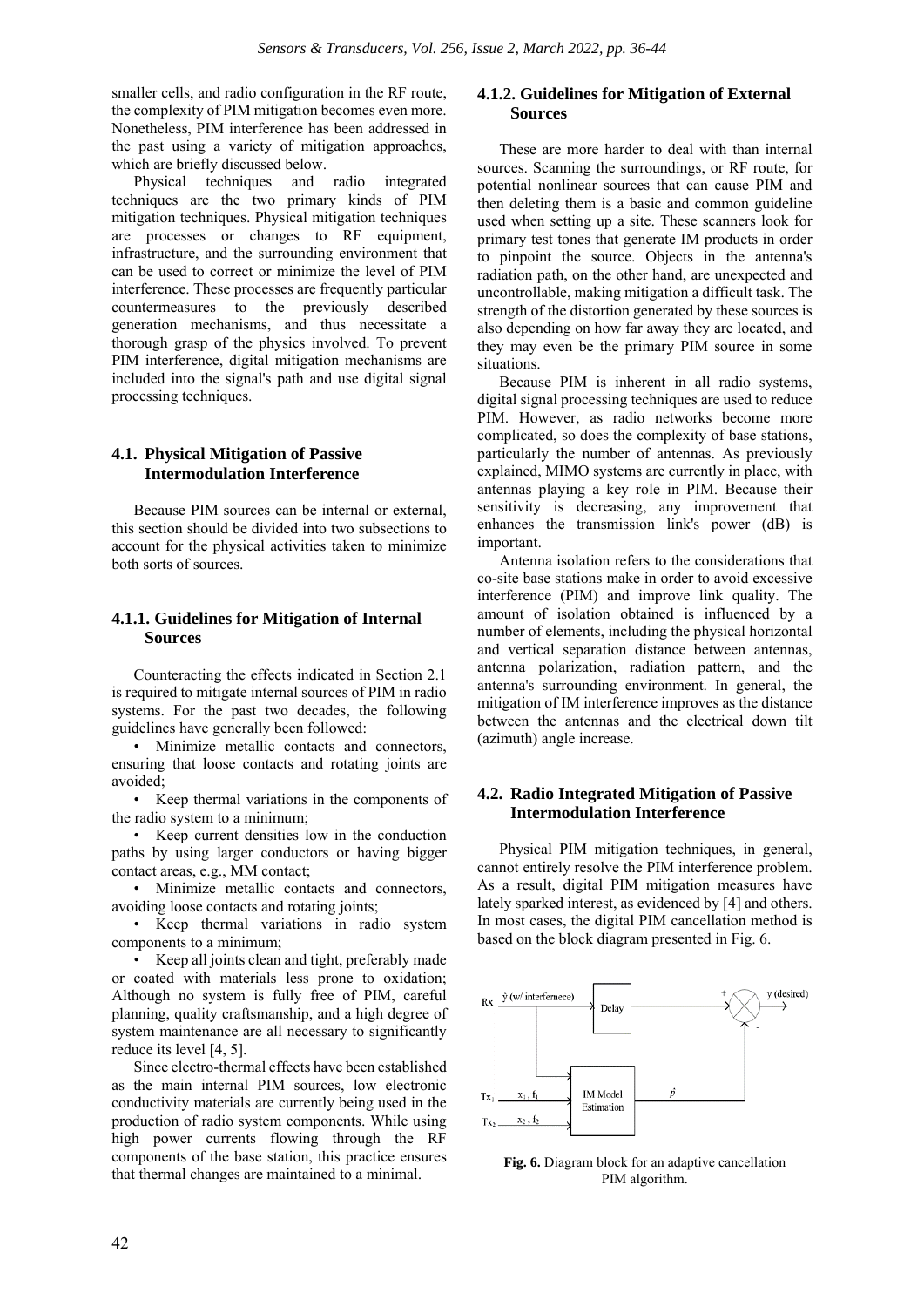The fundamental idea behind this model, which is based on adaptive filter theory, is to forecast PIMinduced IM products based on the transmitting signal in order to remove them from the receiving signal chain (after I/Q conversion and duplexer). However, the fundamental issue with digital cancellation is that the amplitudes, phases, and delays of PIM products vary dependent on the RF components employed (PA, duplexer, etc.) and are not constant. Because the parameters must be updated or examined when the transreceiver system is offline, this adds to the complexity of the model used to estimate IM products. The key advantage of this digital cancellation is that it can be utilized to minimize the internal IM products generated after the Tx filter. Frequency or resource planning is another often used method. In this method, a channel spacing rule is used to determine the allocation of available channels for each tier. The channel allocation is made hastily in order to minimize spurious interference signals. The process of superimposing the networks can be accomplished through block assignment or frequency banning.

The first allocates channel blocks to both networks, ensuring that no potentially IM product interferes with transmission within the cell;

- The second stage consists of three steps:
- o Identifying the channel combinations that produce hazardous IM products in each cell;
- o Avoiding the most popular channels in the combinations; and

o Using frequency hopping to compensate for the reduction in capacity (number of channels).

Frequency planning, unlike other systems, totally eliminates the PIM problem, ensuring a PIM-free channel. This method, on the other hand, prevents full utilization of existing resources and can result in lower throughput. Unusual strategies can also be used, although they come at a higher cost. Reduced transmit power, for example, can minimize PIM because PIM power is proportional to Tx power. However, this comes at the expense of lesser coverage. When PIM is imminent, another example is to boost Rx sensitivity. However, users on the cell-edge, who will be interacting with BS at a low power level, may have their signals blocked.

#### **5. Conclusions**

PIM happens when two or more high-power tones are sent through passive equipment (such as cables, antennae, and so on). The PIM product is created when two (or more) high-power tones mix at nonlinearities in the device, such as dissimilar metal junctions or metal-oxide junctions, such as loose corroded connectors. The effect of the nonlinearities is more obvious at greater signal amplitudes, and the intermodulation is more prominent — even if the system appears to be linear and unable to generate intermodulation at first glance.

When a single antenna is used for both high power transmission and low power receive signals, PIM is a serious challenge in current communication systems. Strength of the passive intermodulation signal is often many orders of magnitude lower than the power of the transmit signal, it is frequently on the same order of magnitude (if not higher) than the power of the receive signal. As a result, passive intermodulation that makes its way into the receive path cannot be filtered or isolated from the receive signal. There are many types of PIM mitigation techniques deployed, including as physical and radio integrated solutions. In terms of physical mitigation approaches, various countermeasures have already been implemented as a result of considerable research into physical generating mechanisms. However, PIM is a persistent and uncontrollable problem as a result of this vast research. As a result, radio integrated mitigation approaches are critical for coping with unpredictability. Until far, the strategy for these types of techniques has been concentrated on anticipating spurious frequency emissions; however, as the spectrum becomes saturated, new tactics are required. Digital cancellation algorithms have emerged as a feasible option in recent years, but they still need to be improved for greater performance. Data collection and analysis are used to make improvements.

#### **6. About Yupana**

Yupana is a highly dynamic and fast growing company founded in 2011 in the San Francisco Bay Area. Working closely with the wireless carriers tailored engineering services are developed and products are customized allowing customers to build the networks of tomorrow.

Yupana team of highly skilled technicians and engineering bring an unprecedented level of quality and expertise to all field activities, combined with passionate and ambitious team of UTRAN engineers and project managers, and software developers.

Yupana leverages many years of international experience managing projects and programs in Tier 1 MNOs, along with world class Engineering expertise.

#### **References**

- [1]. J. R. Wilkerson, Passive intermodulation distortion in radio frequency communication systems, *North Carolina State University*, 2010.
- [2]. J. C. Pedro and N. B. Carvalho, Intermodulation distortion in microwave and wireless circuits, *Artech House*, 2003.
- [3]. T. Lähteensuo, Linearity requirements in LTEadvanced mobile transmitter, Master's Thesis, *Tampere University of Technology,* 2013.
- [4]. J. Jokinen, Passive intermodulation in high-power radio transceivers, Master's thesis, *Tampere University of Technology,* 2016.
- [5]. P. L. Lui, Passive intermodulation interference in communication systems, *Electronics Communication*